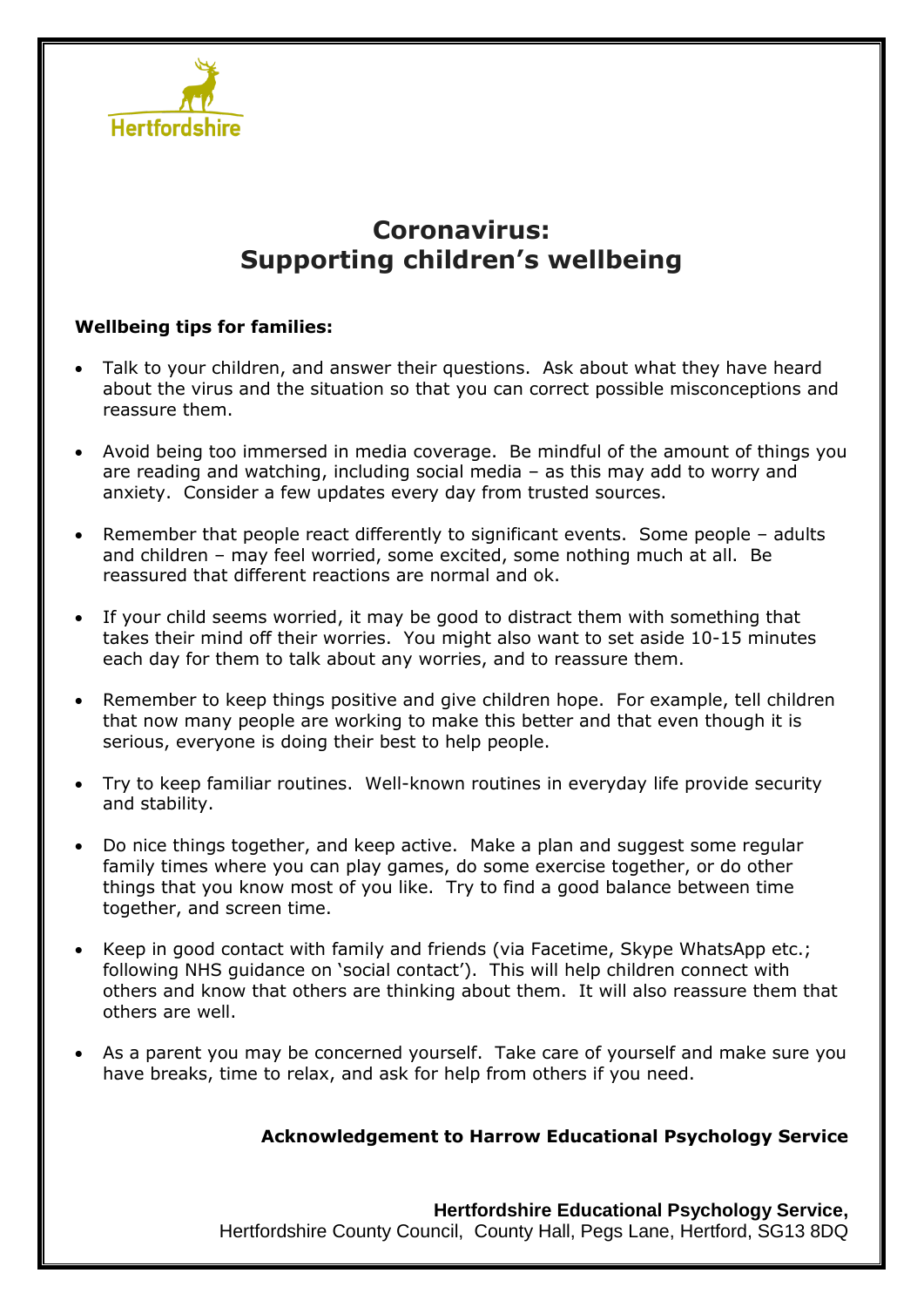

#### **Some useful links:**

## 1. *Talking to children about Coronavirus*

There is currently a lot of uncertainty and worry around the coronavirus outbreak and children and young people will be affected by the huge changes that are going on around them - regardless of their age or any additional needs. It is really important that adults explain what is happening to children and young people in an age appropriate way so they understand what is happening. Some useful links are:

Talking to children about Coronavirus (British Psychological Society): <https://www.bps.org.uk/news-and-policy/talking-children-about-coronavirus>

Talking to Children (Childmind): [https://childmind.org/article/talking-to-kids-about-the](https://childmind.org/article/talking-to-kids-about-the-coronavirus/)[coronavirus/](https://childmind.org/article/talking-to-kids-about-the-coronavirus/)

How to talk to your child about coronavirus (Unicef): <https://www.unicef.org/coronavirus/how-talk-your-child-about-coronavirus-covid-19>

Tips and guidance on supporting preschool children (Zero to Three); <https://www.zerotothree.org/resources/3210-tips-for-families-coronavirus>

Talking to children (National Association of School Psychologists) [https://www.nasponline.org/resources-and-publications/resources-and-podcasts/school](https://www.nasponline.org/resources-and-publications/resources-and-podcasts/school-climate-safety-and-crisis/health-crisis-resources/talking-to-children-about-covid-19-(coronavirus)-a-parent-resource)[climate-safety-and-crisis/health-crisis-resources/talking-to-children-about-covid-19-](https://www.nasponline.org/resources-and-publications/resources-and-podcasts/school-climate-safety-and-crisis/health-crisis-resources/talking-to-children-about-covid-19-(coronavirus)-a-parent-resource) [\(coronavirus\)-a-parent-resource](https://www.nasponline.org/resources-and-publications/resources-and-podcasts/school-climate-safety-and-crisis/health-crisis-resources/talking-to-children-about-covid-19-(coronavirus)-a-parent-resource)

#### 2. *Stories about Coronavirus for children*

Visual stories are a useful way of helping children to understand the Coronavirus. Here are some links to some good examples:

ELSA: Coronavirus Story for Children: [https://www.elsa-support.co.uk/coronavirus](https://www.elsa-support.co.uk/coronavirus-story-for-children/)[story-for-children/](https://www.elsa-support.co.uk/coronavirus-story-for-children/)

Hello! Story about Coronavirus for young children[:https://660919d3-b85b-43c3-a3ad-](https://660919d3-b85b-43c3-a3ad-3de6a9d37099.filesusr.com/ugd/64c685_319c5acf38d34604b537ac9fae37fc80.pdf)[3de6a9d37099.filesusr.com/ugd/64c685\\_319c5acf38d34604b537ac9fae37fc80.pdf](https://660919d3-b85b-43c3-a3ad-3de6a9d37099.filesusr.com/ugd/64c685_319c5acf38d34604b537ac9fae37fc80.pdf)

A social story about pandemics (Carol Gray): [https://carolgraysocialstories.com/wp](https://carolgraysocialstories.com/wp-content/uploads/2020/03/Pandemics-and-the-Coronavirus.pdf?fbclid=IwAR23zxNlbEumpw4oKlM7Xy3VlKnA25b8Gi53N6YiFIeKB9Vx0LQypSPYzzg)[content/uploads/2020/03/Pandemics-and-the-](https://carolgraysocialstories.com/wp-content/uploads/2020/03/Pandemics-and-the-Coronavirus.pdf?fbclid=IwAR23zxNlbEumpw4oKlM7Xy3VlKnA25b8Gi53N6YiFIeKB9Vx0LQypSPYzzg)[Coronavirus.pdf?fbclid=IwAR23zxNlbEumpw4oKlM7Xy3VlKnA25b8Gi53N6YiFIeKB9Vx0LQ](https://carolgraysocialstories.com/wp-content/uploads/2020/03/Pandemics-and-the-Coronavirus.pdf?fbclid=IwAR23zxNlbEumpw4oKlM7Xy3VlKnA25b8Gi53N6YiFIeKB9Vx0LQypSPYzzg) [ypSPYzzg](https://carolgraysocialstories.com/wp-content/uploads/2020/03/Pandemics-and-the-Coronavirus.pdf?fbclid=IwAR23zxNlbEumpw4oKlM7Xy3VlKnA25b8Gi53N6YiFIeKB9Vx0LQypSPYzzg)

> **Hertfordshire Educational Psychology Service,** Hertfordshire County Council, County Hall, Pegs Lane, Hertford, SG13 8DQ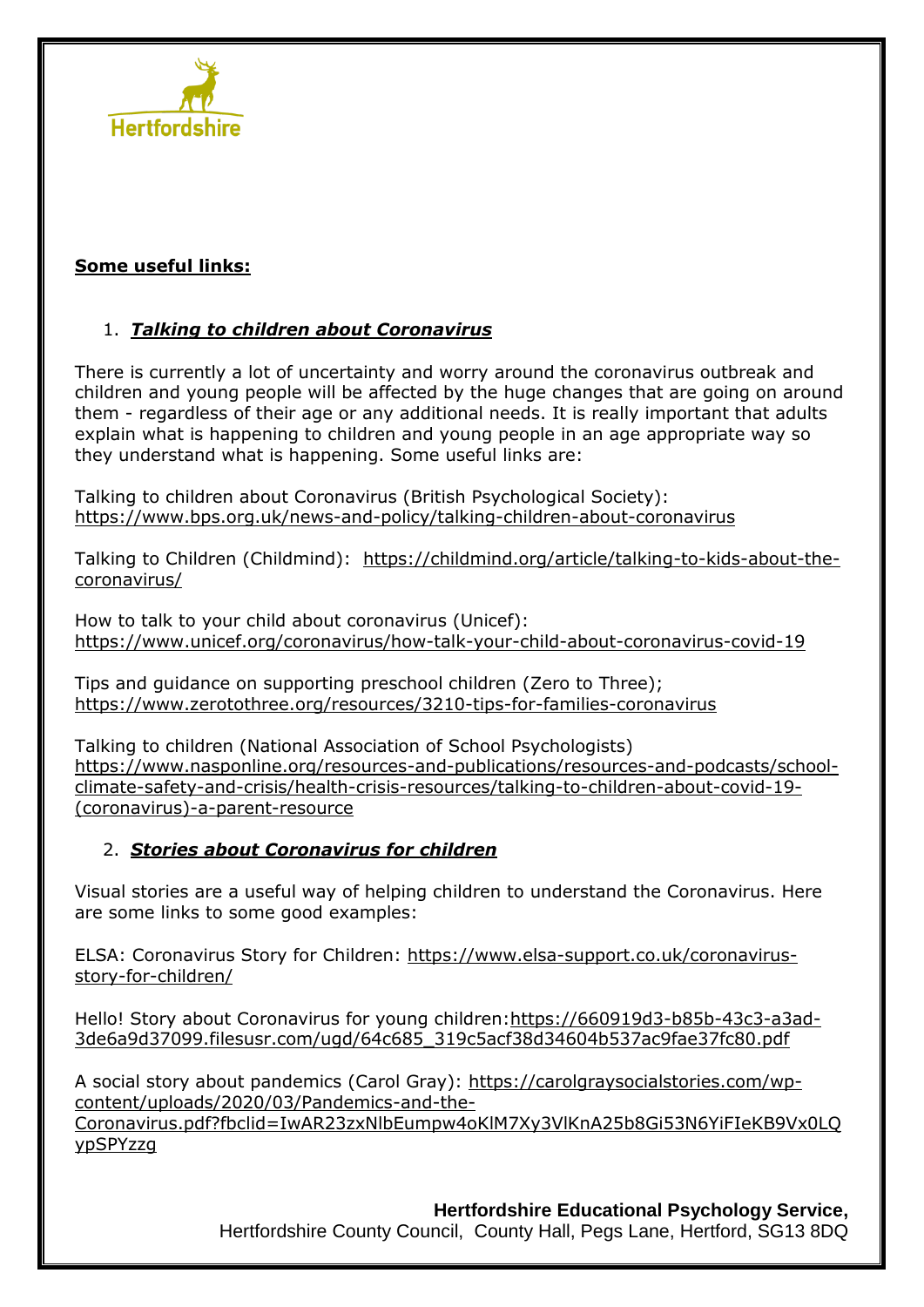

A Social Story about the coronavirus: [https://www.ppmd.org/wp](https://www.ppmd.org/wp-content/uploads/2020/03/The-Corona-Virus-Free-Printable-Updated-2-The-Autism-Educator-.pdf)[content/uploads/2020/03/The-Corona-Virus-Free-Printable-Updated-2-The-Autism-](https://www.ppmd.org/wp-content/uploads/2020/03/The-Corona-Virus-Free-Printable-Updated-2-The-Autism-Educator-.pdf)[Educator-.pdf](https://www.ppmd.org/wp-content/uploads/2020/03/The-Corona-Virus-Free-Printable-Updated-2-The-Autism-Educator-.pdf)

A comic exploring coronavirus to help young people understand: [https://www.npr.org/sections/goatsandsoda/2020/02/28/809580453/just-for-kids-a](https://www.npr.org/sections/goatsandsoda/2020/02/28/809580453/just-for-kids-a-comic-exploring-the-new-coronavirus?t=1584464333506)[comic-exploring-the-new-coronavirus?t=1584464333506](https://www.npr.org/sections/goatsandsoda/2020/02/28/809580453/just-for-kids-a-comic-exploring-the-new-coronavirus?t=1584464333506)

## *3. Information Videos for children about the Coronavirus*

Information video on Coronavirus for Primary age children (KS2) (Brainpop): <https://www.brainpop.com/health/diseasesinjuriesandconditions/coronavirus/>

Information video on Coronavirus for older children/adults (WHO): <https://www.youtube.com/watch?v=mOV1aBVYKGA&feature=youtu.be>

## 4. *Promoting Children's Wellbeing*

Advice for young people who are feeling anxious about Coronavirus (Young Minds): <https://youngminds.org.uk/blog/what-to-do-if-you-re-anxious-about-coronavirus>

Helping children cope with stress (WHO): [https://www.who.int/docs/default-source/coronaviruse/helping-children-cope-with](https://www.who.int/docs/default-source/coronaviruse/helping-children-cope-with-stress-print.pdf?sfvrsn=f3a063ff_2)[stress-print.pdf?sfvrsn=f3a063ff\\_2](https://www.who.int/docs/default-source/coronaviruse/helping-children-cope-with-stress-print.pdf?sfvrsn=f3a063ff_2)

Advice for older pupils and adults about looking after their emotional well-being. [https://afsp.org/taking-care-of-your-mental-health-in-the-face-of](https://protect-eu.mimecast.com/s/YopdC2Rmmup5knVs8RiGx?domain=afsp.org)[uncertainty/?fbclid=IwAR3ScDBfuhV5INKyutAG9IPNm4JnjjLOmHxv5w8SR9pBbDDU-](https://protect-eu.mimecast.com/s/YopdC2Rmmup5knVs8RiGx?domain=afsp.org)[8Hhy1QH-L8](https://protect-eu.mimecast.com/s/YopdC2Rmmup5knVs8RiGx?domain=afsp.org) 

## *5. Special Needs and the Coronavirus*

Parent-focused ideas from Special Needs Jungle about how to support children with anxiety around coronavirus, including an easy-read explanation for children and adults with learning difficulties: [https://www.specialneedsjungle.com/calming-coronavirus](https://protect-eu.mimecast.com/s/VurAC3lnncpDmLXszuWKM?domain=specialneedsjungle.com)[anxiety-children-everyone-else/#Update](https://protect-eu.mimecast.com/s/VurAC3lnncpDmLXszuWKM?domain=specialneedsjungle.com)

See social story in the appendix.

## 6. *Looking after your own wellbeing*

How to protect your mental health (BBC): [https://www.bbc.co.uk/news/health-](https://www.bbc.co.uk/news/health-51873799)[51873799](https://www.bbc.co.uk/news/health-51873799) 

Coronavirus and your wellbeing (Mind UK)[:https://www.mind.org.uk/information](https://www.mind.org.uk/information-support/coronavirus-and-your-wellbeing/)[support/coronavirus-and-your-wellbeing/](https://www.mind.org.uk/information-support/coronavirus-and-your-wellbeing/)

5 ways to wellbeing (Mindkit)[:https://www.mindkit.org.uk/5-ways-to-wellbeing/](https://www.mindkit.org.uk/5-ways-to-wellbeing/)

**Hertfordshire Educational Psychology Service,**

Hertfordshire County Council, County Hall, Pegs Lane, Hertford, SG13 8DQ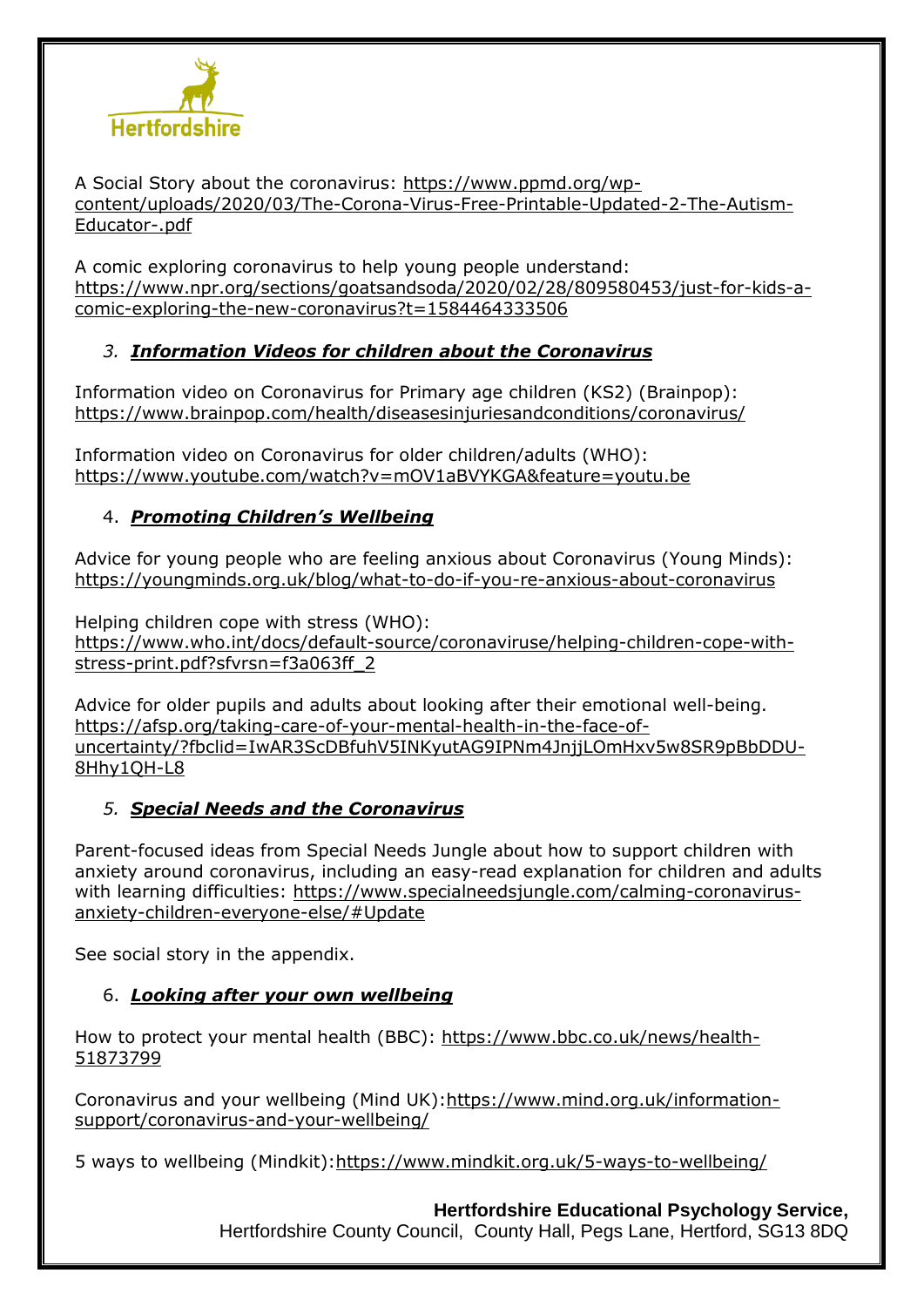

## *7. Health Advice*

NHS advice: <https://www.nhs.uk/conditions/coronavirus-covid-19/>

*Note: as the situation and sources of information are developing, the above tips and links may be updated.*

> **18th March 2020. Hertfordshire Educational Psychology Service**